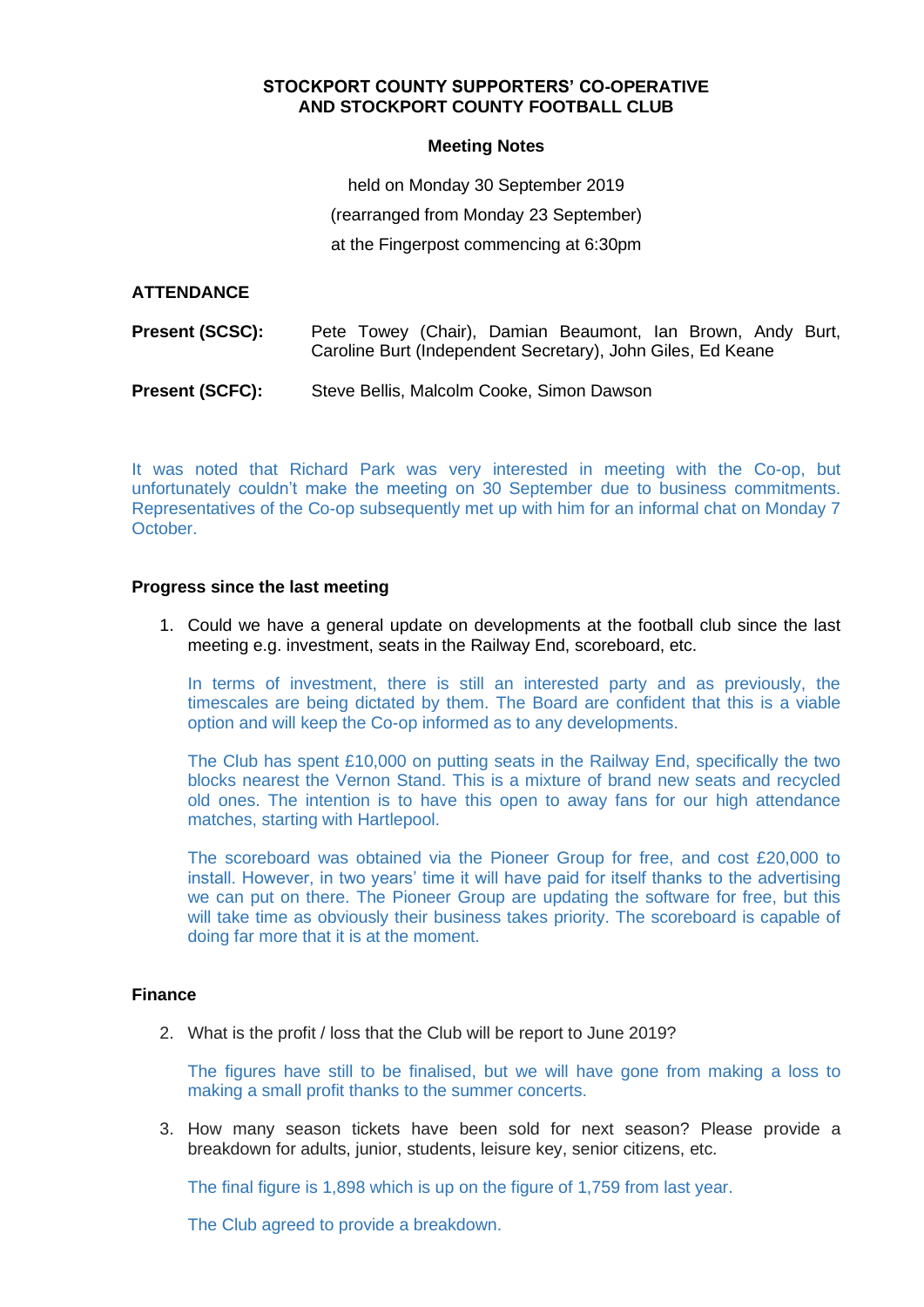4. There are concerns about the difficulty the Co-op has had getting financial information from Sedulo, despite Steve Murray signing an NDA. When the accounts are filed for 2019, would it be possible to have the requested information more quickly?

Steve should now have received all the information he requested, but the elongated process has been noted.

5. There are rumours that the summer concerts will only be held every two years going forward. Is this the case?

No idea where this rumour has come from?! The Club are due to sit down with SJM this month to start negotiations.

The concerts last summer were deliberately undersold to play it safe - capacity was kept at 15,000 when it could have legally been 18,000 or with some ground alterations, 20,000. It was a show case for future years.

There were 46 complaints to the Club – mainly concerning noise levels. Parking was also an issue.

Should the concerts take place again, a lot of lessons have been learned. Someone would need to be brought into the Club specifically to manage the event as the time pressures put on the current team was too much, especially on Simon Dawson. It wasn't exactly a quiet end to the season either! Rick Hinks also should be recognised as he ended up putting in 95 hours overtime in the two weeks leading up to the event and the week after.

There would also be an extensive Q&A document put on the website to try and minimise the number of calls into the office.

### **Ticketing**

6. There have been several complaints both on social media and to the Co-op regarding the lack of cash turnstiles on match day. There is a concern that this is going to deter the casual supporter who makes a last minute decision to attend the game. Is there anything that can be done to work around this?

The aim at the start of the season was to go cashless and the Club intend to continue with this. The whole process does seem to be a lot smoother now as people get used to the online system or are getting to the ground earlier to buy their tickets. There are now four ticket windows open on match days and there is the option of opening two more if required.

The Co-op asked what the ratio of online ticket sales and pay on the day was. The Club agreed to look into this and come back with the information.

7. When will the Super 10 tickets go on sale?

They should go on sale at the end of October.

#### **Training Facility**

8. At the last meeting between the Club and the Co-op, Jim Gannon and Gary Burton said they have taken responsibility for sourcing new training facilities.

Are the Club looking to lease or purchase training facilities?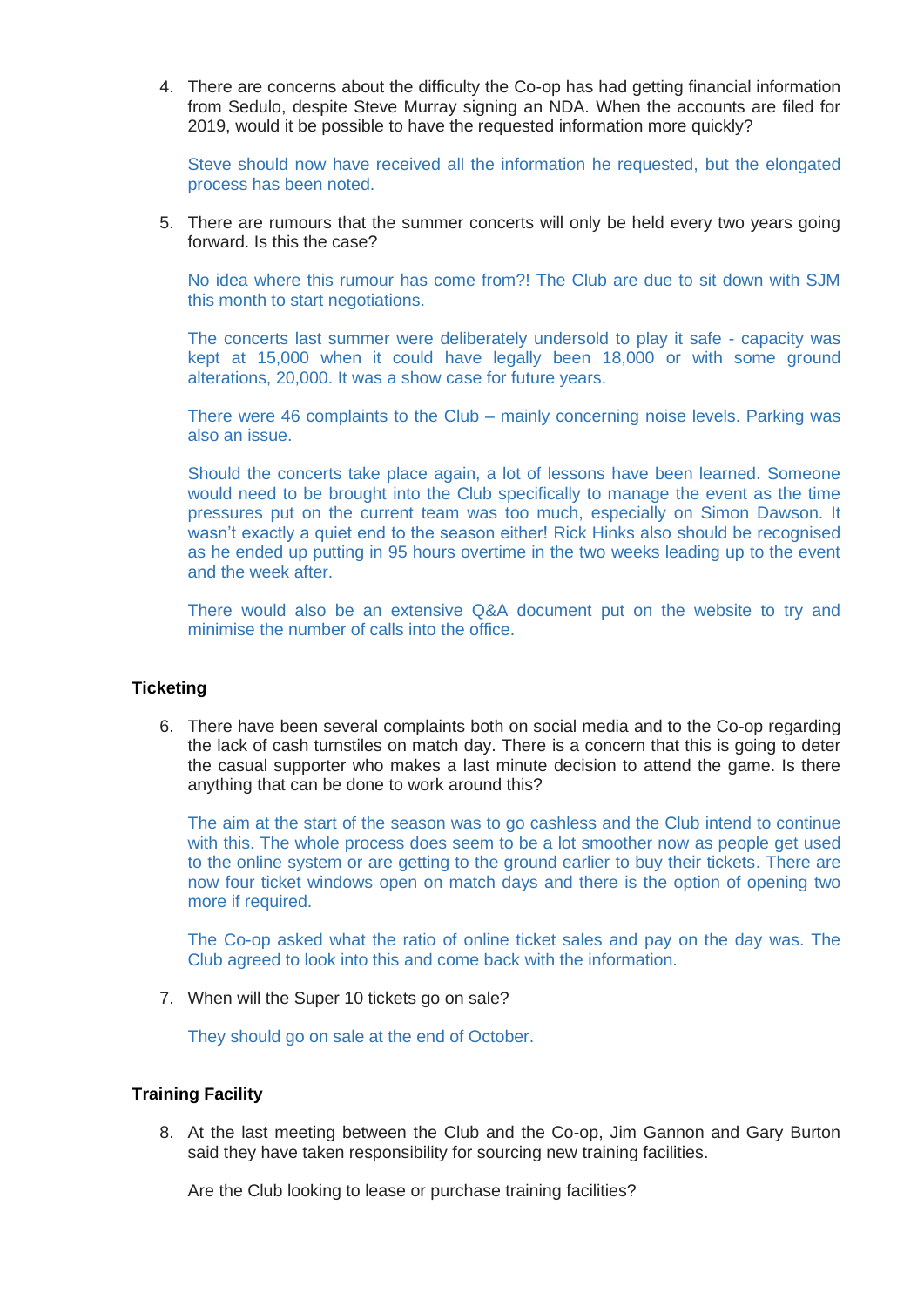Has the Council been approached regarding a training facility within the borough that could be shared with the local community? This could attract funding if a 3G pitch were included amongst the plans. Plenty of space up top at Woodbank Park and the hall isn't used for anything so would make a good base and plenty of parking.

Alternatively, if Manor Farm can't be used have County considered taking over the vacated lease from City's old facility at Carrington?

The Club are currently using five different facilities: Cheadle and Gatley FC, Seashell Trust, Cheadle Heath Nomads, Manor Farm and St Paul's High School.

However, there is always an aspiration to own our own facilities.

#### **Club Shop**

9. The opening times of the shop are generally not helpful for someone who doesn't live / work near Edgeley Park

Contacting the shop by e-mail and phone is also difficult, I guess as when they are open they are so busy.

Are there any plans to extend the opening hours and try to improve the service offered by the club shop?

Mike Petch is now in charge of the Club Shop – he is Head of Retail, whilst Vicky remains in post to look after operations. Mike has lots of ideas to improve service, starting with some basic housekeeping such as a dedicated e-mail address and enhancing the online system. Hopefully these, plus some other improvements, will start to be introduced in the coming weeks.

The intention is for Club Shop hours to be extended. Other changes include focussing more on using Stockport based companies for merchandise, the introduction of paper bags and a move away from single use plastics.

10. Is there anything the club can do to try to improve the supply of kits, especially for children? It has taken me two months to get two green kits – I had similar problems last season.

Joma don't make junior kits, so they have to be ordered bespoke. There has been a tendency to play it safe when ordering these kits for fear of over-ordering which clearly has meant that people are struggling to buy the kits they want. This is something that Mike will be looking at.

### **Catering**

11. What steps are in place to improve the catering match day catering? The quality is extremely poor, one fan was served a hot dog at the Aldershot game for £4 and the bun was stale.

This is an ongoing process and the Club are continually trying to work with CGC to improve the service offered. The Club very much understands the frustrations of the fans!

12. The bottle bar in the Cheadle End was initially introduced to sell drinks to the fans quickly. They are now also pulling pints which slows service down – why was this introduced?